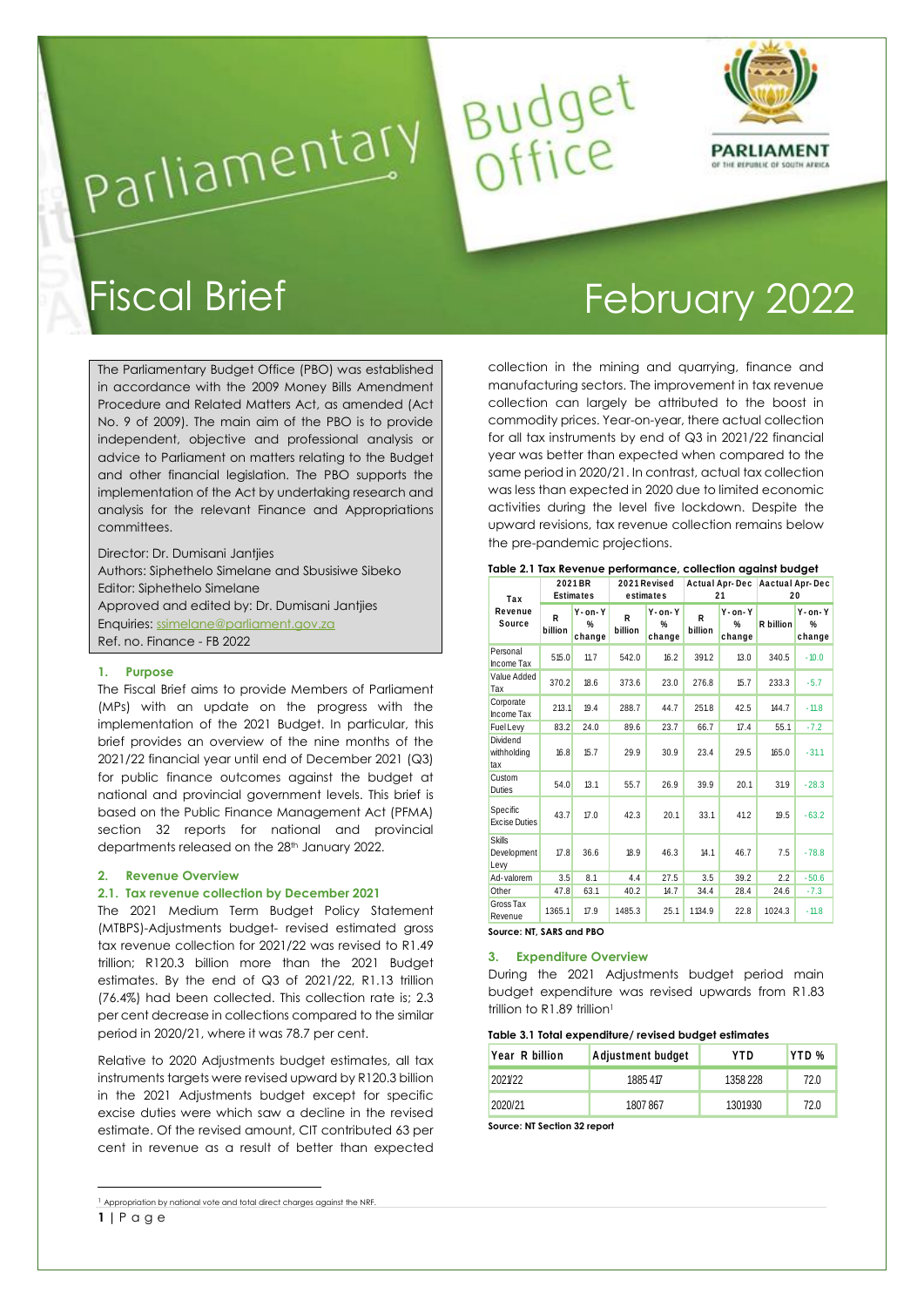The aggregate budget estimate for national departments is R1.03 trillion of which 74.1 per cent was spent by the end of December 2021. This percentage spent is 2.7 per cent higher than the same period in the previous financial year.

A notional benchmark for expenditure in three quarters of a financial year is 75 per cent. Seven of the forty-one national departments had spent more than 75 per cent of their 2021/22 revised budgets by the end of Q3. The top three fastest spending votes being Pubic Enterprises (99%), followed by Higher Education and Training (92.9%) and Small Business Development (83%)2. The fast spending in the department of Public enterprises is due to the high percentage of payments for financial assets that was appropriated specifically for Eskom and SAA and for the Department of Higher Education and Training for transfers and subsidies to the University Education programme. The two slowest spending departments were the Military Veterans (47.6%) and the National Treasury (44.4%) who had spent less than half of their adjusted budget by Q3.

| Vote R'000                              | Adjusted<br>Appropriations | YTD - April<br>Dec 2021 | % Y T D |
|-----------------------------------------|----------------------------|-------------------------|---------|
| <b>Public Enterprises</b>               | 36 274 819                 | 35920194                | 99.0    |
| Education and<br>Higher<br>Training     | 97889005                   | 90 948 446              | 92.9    |
| Small<br><b>Business</b><br>Development | 2637063                    | 2 189 793               | 83.0    |
| <b>Basic Education</b>                  | 27239260                   | 22 177 727              | 81.4    |
| Tourism                                 | 2545338                    | 2 003 573               | 78.7    |
| Health                                  | 64 771081                  | 49 361223               | 76.2    |
| Transport                               | 65425538                   | 49541944                | 75.7    |

**Table 3.2 Q3 faster spending on national departments**

**Source: NT Section 32 report, ENE** 

By the end of Q3, the aggregate spending for direct charges to the revenue fund was 72 per cent of the revised estimates – this is similar to expenditure reported in Q3 of the 2020/21 financial year.

#### **3.1. Capital Expenditure**

The capital expenditure budget is an allocation to be spent on assets that can be used for more than one year with the expectation of future economic benefits. Therefore, maximum spending of this allocation enhances the state capacity to deliver services. The revised capital expenditure allocation by national votes increased from a 1.19 per cent (R12 billion) share of the total national vote expenditure in 2020/21 to a 1.53 per cent (R15.8 billion) share in the 2021/22. By the end of December 2021, 44.4 per cent of the 2021/22 capital budget was spent by national departments. The proportion spent was lower than in the third quarter of the 2020/21 financial year (53.7%).

#### **Table 3.3 Capital assets by national vote, April – December 2021**

| R billion | <b>Budget</b><br><b>Review</b> | YTD          | YTD % |
|-----------|--------------------------------|--------------|-------|
| 2021/22   | 15784 108                      | 7 0 0 0 8 11 | 44.4% |
| 2020/21   | 11960699                       | 6422529      | 53.7% |
| $-1$      |                                |              |       |

**Source: NT Section 32 report**

The data in table 3.3 does not capture total government capital expenditure. The bulk of the national budget was allocated to transfers and subsidies (67.6%) which also include capital expenditure. The PBO is unable to directly provide analysis of such capital expenditure. While there was overall slow spending of the capital budget, three departments have incurred overspending as a result of unbudgeted expenditure on buildings and other fixed structures, machinery and equipment, software and other intangible assets<sup>3</sup>. Figure 3.1 illustrates that the department of Tourism spent R118.7 million on capital expenditure compared to an estimated amount of R4 million, Home Affairs spent R178.7 million compared to its R13.7 million capital budget and Cooperative Governance spent R30.5 compared to its capital budget of R22.1 million by the end of December 2021.

#### **Figure 3.1 Departments with over 100% spent on Capital Budget, April – December 2021**



**Source: NT Section 32 report** 

In general, slow spending on capital assets is observed. The nature of the capital projects/assets procured, coupled with supply chain management regulations may have contributed to the rate of spending on capital assets over the years.

#### **3.2. Expenditure Outlook – 2021/22**

During the in-year Adjustments process, consolidated spending was revised to R1.89 trillion for the 2021/22 financial year. The primary focus of spending will continue to be on learning and culture, health and social development. The 2022 Budget Speech is expected to follow through on the set fiscal policy priorities and expand on proposed cost saving measures.

#### **4. Debt Overview**

#### **4.1. Government debt**

The actual outcome of net loan debt<sup>4</sup> for 2020/21 amounted to R3.60 trillion (64.7 per cent of GDP), with gross debt increasing to R3.94 trillion (70.7 per cent of GDP) from R3 17 trillion (60.8 per cent of GDP) in 2019/20. The gross loan debt for 2021/22 is estimated to reach R4.31 trillion (69.9 per cent of GDP) and net debt to be R4.01 trillion (66.2 per cent of GDP). The revised gross national debt is estimated to increase by R300.6 billion from R3 936 billion in 2020/21 to R4 314 billion in 2021/22. while net loan debt is estimated to reach R 4.1 trillion. Foreign debt makes up R470.1 billion or 10.9 per cent of the gross national debt stock, which amounts to 11.5 per cent of the net loan debt. The largest increase in loan

<sup>4</sup>Net government debt: Gross debt minus NRF bank balance

-

<sup>2</sup>See table 3.1 3ENE 2021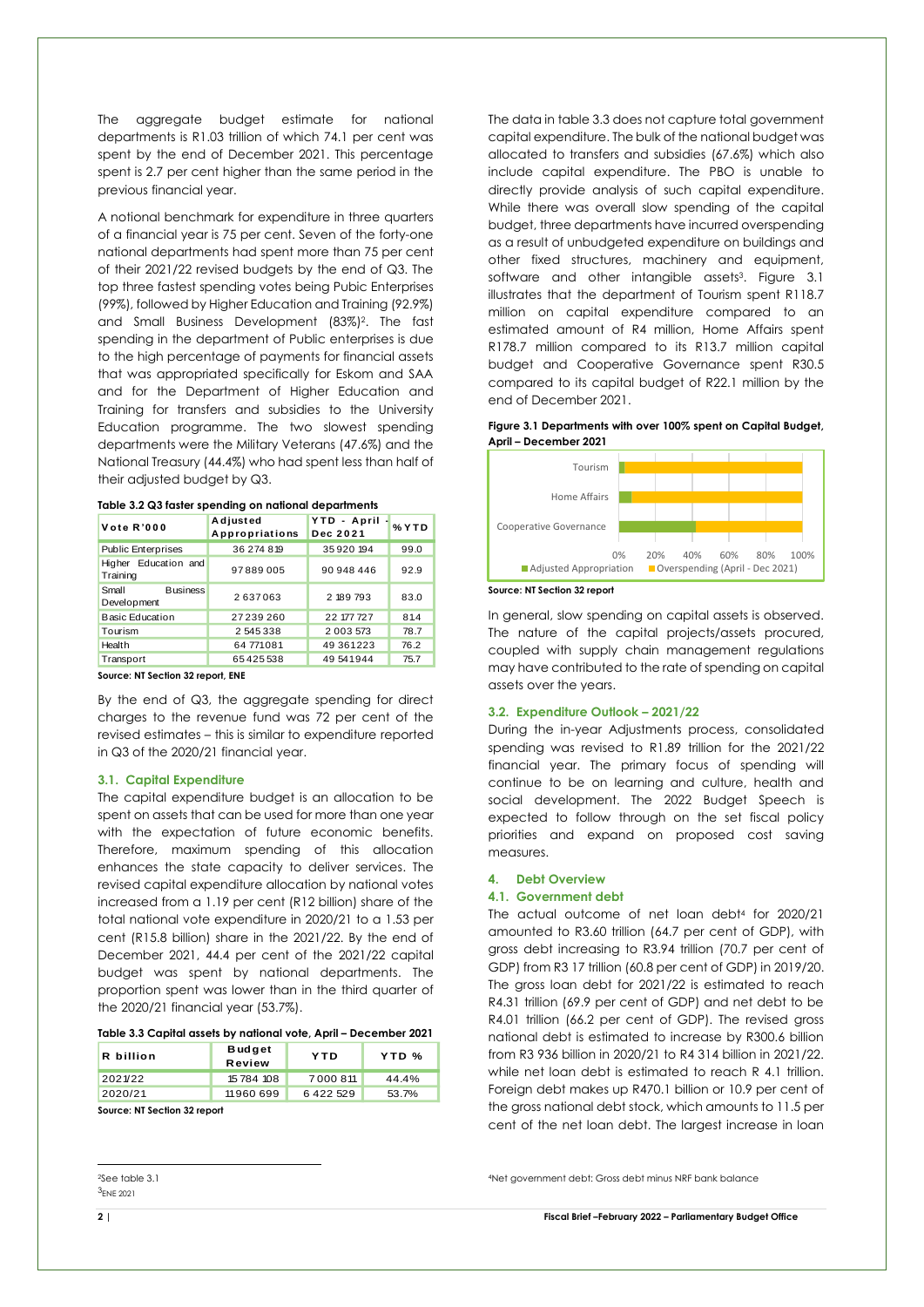debt was between 2019/20 and 2020/21 when gross borrowing requirements increased by R767.3 billion to R3 935 billion from R3 167 billion, representing the largest increase in three years. It then increased by R378.3 billion to R4 314 billion in 2021/22.

|                                                 | 2019/20 | 2020/21     | 2021/22             |
|-------------------------------------------------|---------|-------------|---------------------|
| R thousand                                      | Outcome | Outcome     | Revised<br>Estimate |
| Domestic Ioans                                  | 2849.0  | 3 543.3     | 3843.9              |
| Foreign loans                                   | 318.4   | 392.4       | 470.1               |
| Gross loan debt                                 | 3 167.4 | 3935.7      | 4 3 14 .0           |
| Less: National<br>Revenue Fund<br>bank balances | 243.6   | 333.9<br>ä, | 224.9<br>ä,         |
| Net loan debt                                   | 2923.8  | 3601.8      | 4 089.1             |
| As percentage of<br>GDP:                        |         |             |                     |
| Gross loan debt                                 | 60.8    | 70.7        | 69.9                |
| Net loan debt                                   | 56.1    | 64.7        | 66.2                |

#### **Table 4.1 National Government Debt**

**Sources: MTBPS 2021 & NT**

#### **4.2. Government Borrowing Requirement**

The budget deficit for the 2021/22 financial year was revised downwards to R409.9 billion (6.6 per cent of GDP) during the in-year adjustments process from the estimated amount of R500 billion (9.3 per cent of GDP). The borrowing requirement was R219.1 billion (53.5. Per cent) by the end of Q35, which was 7.7 per cent less than the amount reached by Q3 in the 2020/21 financial year. 6

#### **Table 4.2 Government borrowing requirement**

|         | R million                | <b>Budget</b><br><b>Review</b> | <b>MTBPS</b> | Q3    | $\%$ |
|---------|--------------------------|--------------------------------|--------------|-------|------|
| 2021/22 | Main budget deficit      | 500.0                          | 409.9        | 219.1 |      |
|         | <b>Percentage of GDP</b> | 9.3                            | 6.6          |       | 53.5 |
|         | Main budget deficit      | 368.0                          | 707.8        | 433.0 |      |
| 2020/21 | <b>Percentage of GDP</b> | 6.8                            | 14.6         |       | 61.2 |

**Sources: MTBPS 2020 & 2021, Section 32** 

#### **5. Provincial Overview**

#### **5.1. Provincial Receipts**

This section provides progress on revenue collection rates for the first nine months of the 2021/22 financial year until end of December 2021.

#### **Table 5.1 Provincial receipts government (April – Dec 21)**

| Actual against budget receipts R'000 - December 2021 |                                                         |             |             |      |  |
|------------------------------------------------------|---------------------------------------------------------|-------------|-------------|------|--|
|                                                      | Adjusted<br>Actual<br>$\%$<br>Receipts<br>Appropriaiton |             |             |      |  |
|                                                      | <b>NRF</b>                                              | 627 797 839 | 484728531   | 77.2 |  |
| 2020/21                                              | Own receipts                                            | 18541736    | 14 135 366  | 76.2 |  |
| 노                                                    | <b>Total Receipts</b>                                   | 646 339 575 | 498 863 897 | 77.2 |  |
| 2021/22                                              | <b>NRF</b>                                              | 660 744 689 | 490 373 153 | 74.2 |  |
|                                                      | Own receipts                                            | 20724984    | 14886988    | 71.8 |  |
| ≿                                                    | <b>Total Receipts</b>                                   | 681469673   | 505 260 141 | 74.1 |  |

**Source: PBO, NT datasets 2020 & 2021**

Provincial governments have their own revenue raising powers. However, more than 95 per cent of their receipts is allocated from the national revenue fund. By the end of Q3,<sup>7</sup> provinces had on aggregate collected 75 per cent of their 2021/22 (R14.9 billion) estimated receipts. This is 5.3 per cent (or R751 million) more than the collection rate experienced during the same period in the 2020/21 financial year.

#### **5.2. Provincial Expenditure**

Table 5.2 shows provincial governments' aggregate spending, as at the end of December in 2020/21 and 2021/22 against the adjusted budget. On aggregate, provinces had spent 72.1 per cent in 2020/21 (R476.7 billion) and 72.6 in 2021/22 (R501.6 billion).

| Table 5.2 Provincial government expenditure (April – Dec 21) |  |  |
|--------------------------------------------------------------|--|--|
|--------------------------------------------------------------|--|--|

| Table 5.2 Provincial government expenditure (April – Dec 21) |                                                      |             |      |  |  |
|--------------------------------------------------------------|------------------------------------------------------|-------------|------|--|--|
|                                                              | Provincial Government Payments R'000 - December 2021 |             |      |  |  |
| Expenditure                                                  | Adjusted<br>Appropriation                            | Actual      | $\%$ |  |  |
| FY 2020/21                                                   | 661364082                                            | 476 705 079 | 721  |  |  |
| FY 2021/22                                                   | 690 606 448                                          | 501620 121  | 72.6 |  |  |
|                                                              |                                                      |             |      |  |  |

**Source: PBO, NT datasets 2020 & 2021**

The R501.6 billion aggregate spending represents 5.2 per cent or a R24.9 billion increase compared to the same period in 2020/21. Table 5.3 shows total provincial expenditure by economic classification. On aggregate, provincial expenditure allocation for the current year, 2021/22, is R690.6 billion. Of the total budget, current payments consist of more than 80 per cent (R560 billion) of the budget followed by transfers and subsidies at 13.2 per cent (R90.9 billion).

#### **Table 5.3 Provincial government expenditure, April – Dec 2021**

| Provincial expenditure by economic classification R'000 |                        |             |               |  |  |  |
|---------------------------------------------------------|------------------------|-------------|---------------|--|--|--|
| Economic class                                          | <b>Adjusted Budget</b> | Expenditure | $\%$<br>share |  |  |  |
| Current payments                                        | 562 985 148            | 413 583 040 | 81.5          |  |  |  |
| COE                                                     | 417289662              | 311768881   | 60.4          |  |  |  |
| Goods and                                               | 145 681325             | 101791422   | 21.1          |  |  |  |
| Interest & rent on<br>land                              | 14 16 1                | 22737       | 0.0           |  |  |  |
| Transfers and subsidies                                 | 90 924 713             | 66 931 137  | 13.2          |  |  |  |
| Capital assets                                          | 36 676 984             | 21076687    | 5.3           |  |  |  |
| <b>Financial assets</b>                                 | 19603                  | 29 25 6     | 0.0           |  |  |  |
| TOTAL                                                   | 690 606 448            | 501620121   | 100.0         |  |  |  |

**Source: PBO, NT datasets 2021**

It is also worth noting that Compensation of Employees (COE) accounts for about 75 per cent (R417.3 billion) of current payments and more than 60 per cent of the total provincial current expenditure budget. Goods and services accounts for about 26 per cent (R145.7 billion) of the current payments budget and more than 20 per cent of the total provincial expenditure budget. Provinces have on aggregate spent just about 73 per cent of their current expenditure budgets in Q3 of 2021/22 compared to 71.2 per cent around same time in 2020/21.

<sup>7</sup>Q3: In this brief provincial analysis focus on financial information available for period ended on 31 December 2021

1